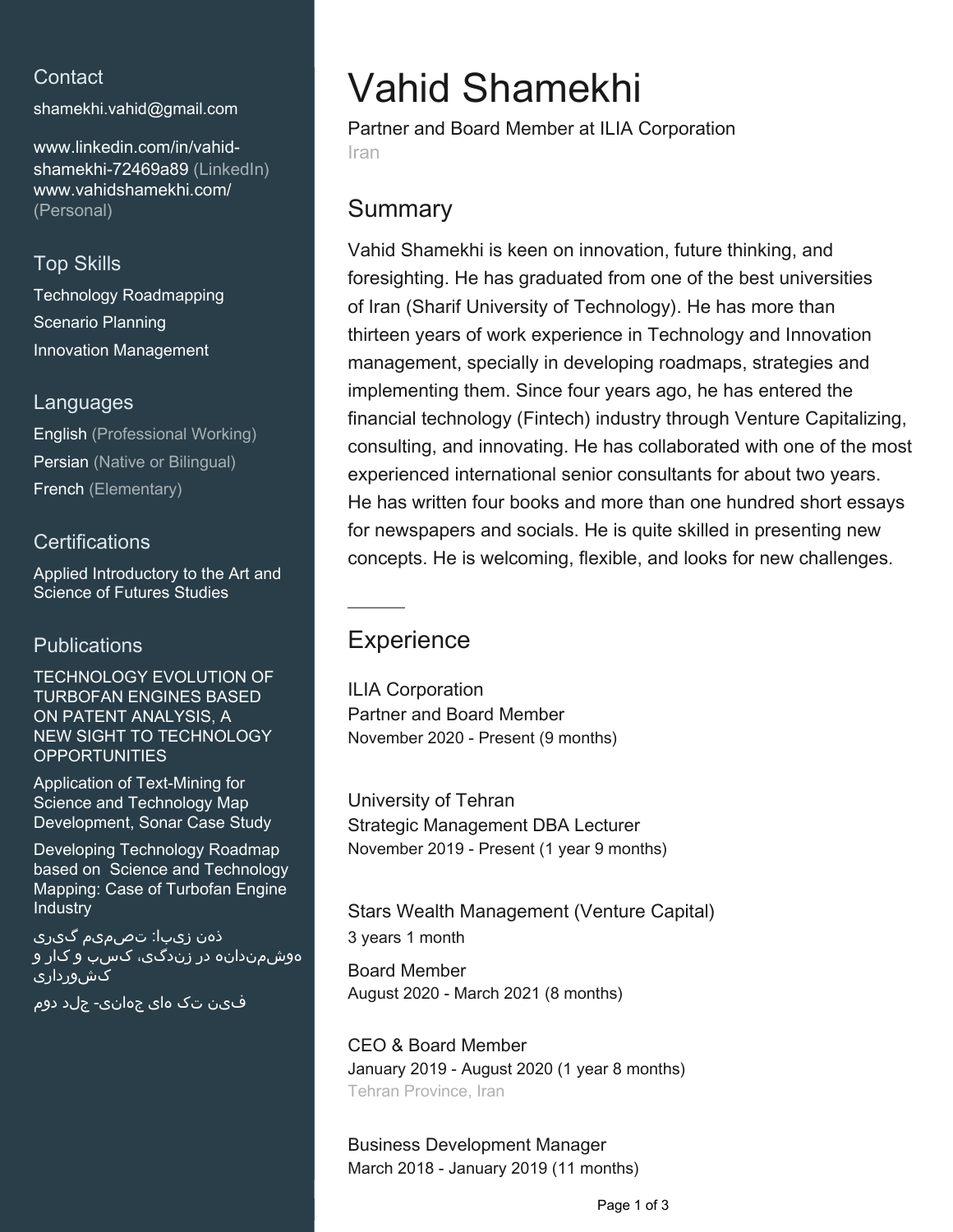Tehran Province, Iran

eFarda Company Chief Innovation Officer May 2020 - November 2020 (7 months)

Behpardakht Mellat (Payment Service Provider) Strategic Planning Consultant January 2018 - July 2018 (7 months) Tehran Province, Iran

#### Mapna Group

Technology Management Expert July 2014 - April 2018 (3 years 10 months)

Teaching Technology and Innovation Management Concepts Advancing and Piloting (Teaching and Developing Technology Strategy) Technology Management in Mapna Boiler with Arthur D. Little Senior Consultant Supervision

Advancing and Piloting (Teaching and Developing Technology Strategy) Technology Management in PARTO with Arthur D. Little Senior Consultant **Supervision** 

Advancing and Piloting (Teaching and Developing Technology Strategy) Technology Management in MECO with Arthur D. Little Senior Consultant Supervision

Advancing and Piloting (Teaching and Developing Technology Strategy) Technology Management in PARS with Arthur D. Little Senior Consultant Supervision

Developing MAPNA Science and Technology Observatory

(Monitoring,Intelligence, Forecasting, ...) Function

Teaching Futures Studies Concepts

Teaching Change Management Concepts

Designing and Implementing First "MAPNA Future Scenarios Competition"

Mehran Engineering & Well Services Strategy Analyst (Futurist) March 2014 - August 2014 (6 months)

Science & Technology Think Thank of the Contemporary World (www.st3.ir)